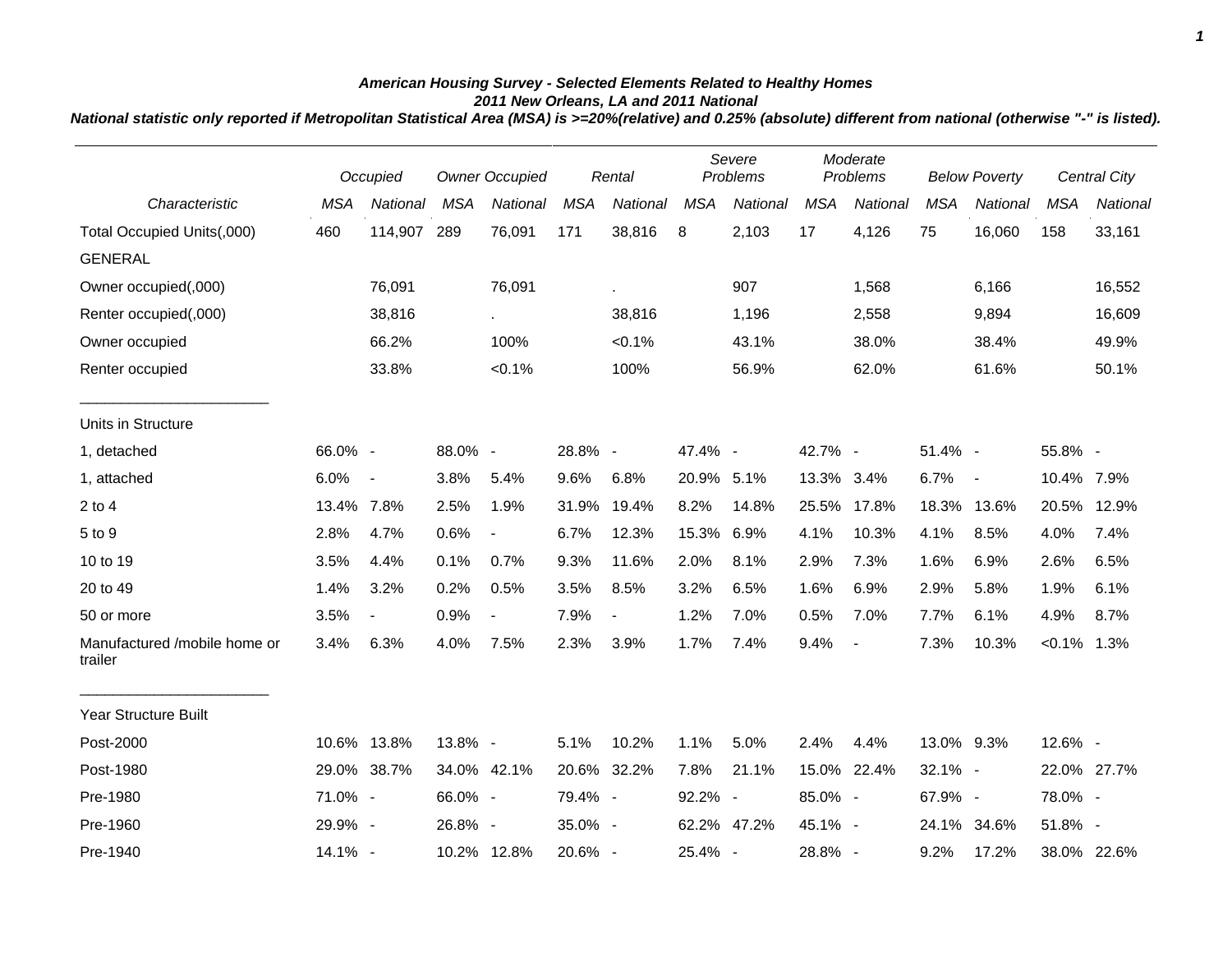|                                                        |         | Occupied                 |            | <b>Owner Occupied</b> |                | Rental                   |                | Severe<br>Problems |            | Moderate<br>Problems     |         | <b>Below Poverty</b>     |            | Central City             |
|--------------------------------------------------------|---------|--------------------------|------------|-----------------------|----------------|--------------------------|----------------|--------------------|------------|--------------------------|---------|--------------------------|------------|--------------------------|
| Characteristic                                         | MSA     | National                 | MSA        | National              | <b>MSA</b>     | National                 | <b>MSA</b>     | National           | <b>MSA</b> | National                 | MSA     | National                 | <b>MSA</b> | National                 |
| Foundation (for 1-unit not<br>manufactured)            |         |                          |            |                       |                |                          |                |                    |            |                          |         |                          |            |                          |
| 1-Unit not manufactured(,000)                          | 331     | 80,505                   | 265        | 66,752                | 66             | 13,753                   | 6              | 1,040              | 10         | 1,772                    | 44      | 7,844                    | 104        | 18,949                   |
| With a basement under all of<br>house                  | 0.2%    | 32.7%                    | 0.2%       | 34.4%                 | 0.2%           | 24.0%                    |                | $< 0.1\%$ 32.2%    | 0.8%       | 22.1%                    | 0.4%    | 27.3%                    | 0.5%       | 31.9%                    |
| With a basement under part of<br>house                 | 0.1%    | 10.6%                    | 0.1%       | 11.3%                 | $< 0.1\%$ 7.2% |                          | $< 0.1\%$ 7.9% |                    | 0.8%       | 8.7%                     | 0.4%    | 7.3%                     | 0.2%       | 8.1%                     |
| With a crawl space                                     | 23.9% - |                          | $21.8\%$ - |                       |                | 32.5% 25.3%              |                | 70.2% 24.1%        | 55.8%      | 40.2%                    | 24.4% - |                          |            | 45.9% 20.2%              |
| On a concrete slab                                     | 69.1%   | 33.1%                    | 72.2%      | 31.5%                 | 56.7%          | 41.1%                    | 28.4% -        |                    | 36.4%      | 23.7%                    | 64.1%   | 36.4%                    | 43.0% -    |                          |
| In some other way                                      | 6.7%    | 1.6%                     | 5.8%       | 1.4%                  | 10.6% 2.4%     |                          | 1.4%           | 6.1%               | 6.2%       | $\overline{\phantom{a}}$ | 10.7%   | 3.2%                     | 10.4% 1.6% |                          |
| <b>EXTERIOR</b>                                        |         |                          |            |                       |                |                          |                |                    |            |                          |         |                          |            |                          |
| <b>External Building Conditions (non</b><br>multiunit) |         |                          |            |                       |                |                          |                |                    |            |                          |         |                          |            |                          |
| Sagging roof                                           | 2.1%    | $\overline{\phantom{a}}$ | 2.0%       | $\blacksquare$        | 2.5%           | $\overline{\phantom{a}}$ | 9.9%           |                    | 10.8% -    |                          | 2.9%    | 3.8%                     | 1.9%       | 2.4%                     |
| Missing roofing material                               | 4.5%    | 3.6%                     | 4.6%       | 3.4%                  | 4.4%           | $\blacksquare$           | 28.1% 9.9%     |                    | 10.4%      | 14.3%                    | 4.0%    | 5.8%                     | 2.9%       | 3.8%                     |
| Hole in roof                                           | 2.7%    | 1.5%                     | 1.7%       | 1.3%                  | 6.7%           | 2.4%                     | 30.1% 7.6%     |                    | 8.9%       | 11.9%                    | 3.5%    |                          | 4.7%       | 1.9%                     |
| Missing bricks, siding, other<br>outside wall material | 3.1%    | 2.5%                     | 2.5%       |                       | 5.6%           | 3.9%                     | 11.6% -        |                    | 13.6% -    |                          | 3.7%    | 5.0%                     | 3.9%       | $\blacksquare$           |
| Sloping outside walls                                  | 1.4%    | $\blacksquare$           | 1.1%       |                       | 2.7%           | 2.2%                     | 6.0%           | $\blacksquare$     | 12.7%      | 8.4%                     | 3.3%    | 2.3%                     | 1.8%       |                          |
| Boarded up windows                                     | 2.1%    | 1.0%                     | 2.0%       | 0.9%                  | 2.7%           | 1.6%                     | 21.9%          | 4.5%               | 4.9%       | 6.1%                     | 2.4%    | $\overline{\phantom{a}}$ | 1.9%       | 1.5%                     |
| Broken windows                                         | 4.0%    | $\blacksquare$           | 3.6%       | $\blacksquare$        | 5.7%           | $\overline{\phantom{a}}$ | 4.0%           | 14.1%              | 10.0%      | 18.1%                    | 7.8%    | $\overline{\phantom{a}}$ | 5.6%       | $\overline{\phantom{a}}$ |
| Bars on windows                                        | 12.9%   | 2.9%                     | 11.4%      | 2.7%                  | 18.8%          | 3.8%                     | 24.0%          | 4.2%               | 27.7%      | 7.5%                     | 13.8%   | 4.8%                     | 30.5%      | 8.9%                     |
| Foundation crumbling or has open 4.1%<br>crack or hole |         | 5.4%                     | 4.3%       |                       | 3.2%           | 6.8%                     |                | 11.7% 15.0%        | 14.5%      | 18.5%                    | 9.5%    |                          | 2.6%       | 6.4%                     |
| None of the above                                      | 73.7% - |                          | 74.9% -    |                       | 69.1% -        |                          | 57.4% -        |                    | 43.3% -    |                          | 69.3% - |                          |            | 61.0% 75.3%              |
| None of the above(excluding bars) 83.6% -              |         |                          | 83.9% -    |                       | 82.1% -        |                          | 60.7% -        |                    | 64.2% -    |                          | 80.9% - |                          | 82.7% -    |                          |
| Water Leakage During Last 12<br>Months                 |         |                          |            |                       |                |                          |                |                    |            |                          |         |                          |            |                          |

*2*

 $\overline{\phantom{0}}$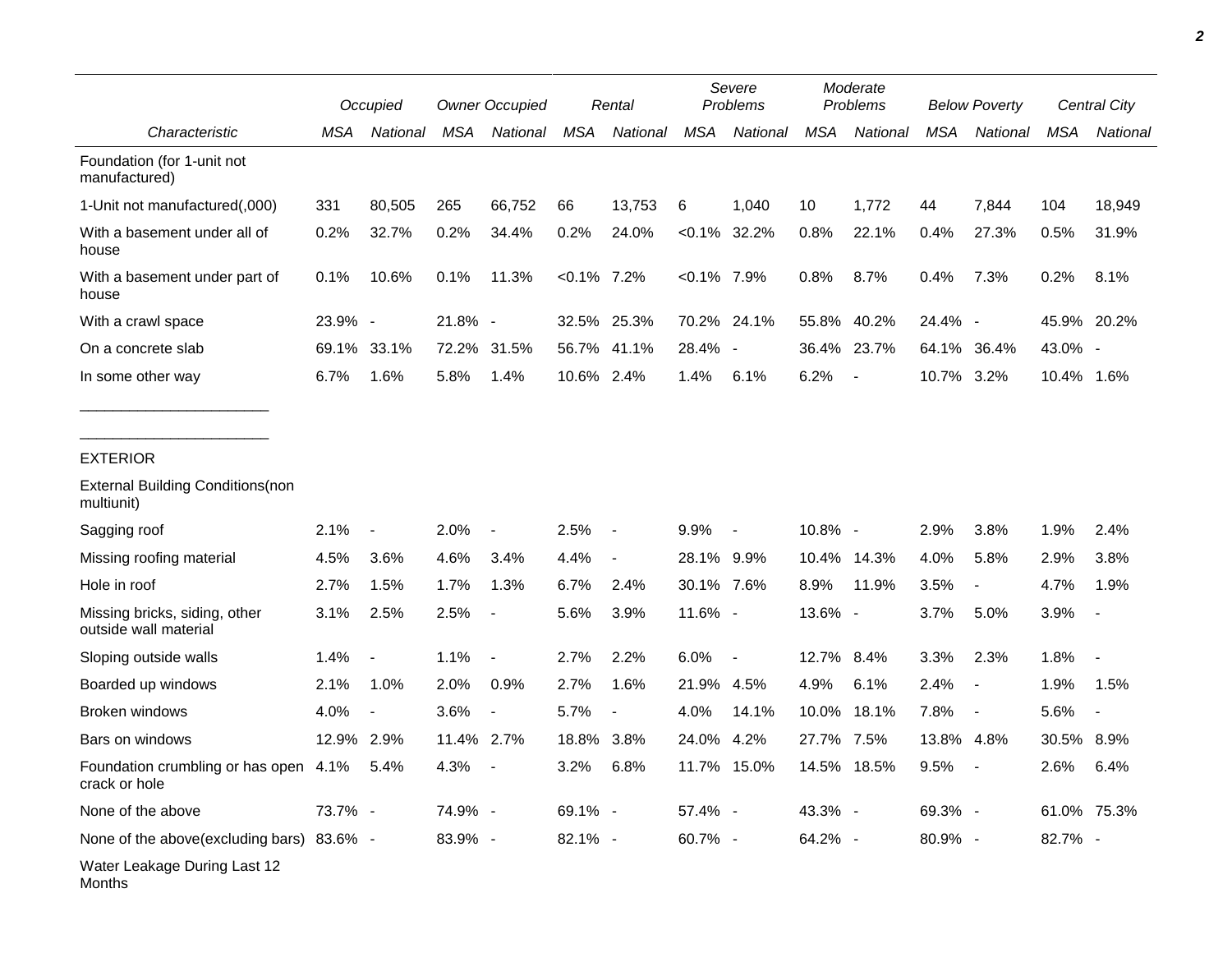|                                         |                | Occupied                 |           | <b>Owner Occupied</b>    |                | Rental                   |                | Severe<br>Problems |            | Moderate<br>Problems |            | <b>Below Poverty</b>     |                | Central City             |
|-----------------------------------------|----------------|--------------------------|-----------|--------------------------|----------------|--------------------------|----------------|--------------------|------------|----------------------|------------|--------------------------|----------------|--------------------------|
| Characteristic                          | MSA            | National                 | MSA       | National                 | <b>MSA</b>     | National                 | <b>MSA</b>     | National           | <b>MSA</b> | National             | <b>MSA</b> | National                 | <b>MSA</b>     | National                 |
| With leakage from outside<br>structure  | 8.9%           | 11.0%                    | 9.0%      | 11.5%                    | 8.7%           | $\sim$                   | 19.8% -        |                    |            | 21.1% 29.4%          | 8.1%       | 11.6%                    | 12.0% -        |                          |
| Roof                                    | 5.5%           | $\overline{\phantom{a}}$ | 6.2%      | $\overline{\phantom{a}}$ | 4.4%           | $\overline{\phantom{a}}$ |                | 17.3% 10.0%        | 16.4% -    |                      | 5.9%       | $\overline{\phantom{a}}$ | 7.9%           | 5.9%                     |
| <b>Basement leak</b>                    | $< 0.1\%$ 2.8% |                          | $< 0.1\%$ | 3.4%                     | $< 0.1\%$ 1.4% |                          | $< 0.1\%$ 2.5% |                    | 0.4%       | 5.1%                 | 0.1%       | 1.9%                     | $< 0.1\%$ 2.6% |                          |
| Walls, closed windows, or doors<br>leak | 1.9%           | $\blacksquare$           | 1.3%      | 1.8%                     | 3.0%           | $\overline{\phantom{a}}$ | 16.8% 4.7%     |                    | 7.0%       | 8.9%                 | 1.8%       | 2.8%                     | 3.6%           |                          |
| Other or Unknown exterior Leak          | 1.8%           | 1.2%                     | 1.5%      | 1.1%                     | 2.4%           | 1.3%                     | 1.7%           | 2.9%               | 0.9%       | 3.3%                 | 0.8%       | 1.3%                     | 1.3%           | $\blacksquare$           |
| <b>INTERIOR</b>                         |                |                          |           |                          |                |                          |                |                    |            |                      |            |                          |                |                          |
| Damage                                  |                |                          |           |                          |                |                          |                |                    |            |                      |            |                          |                |                          |
| Holes in floors                         | 1.8%           | 1.0%                     | 1.4%      | 0.7%                     | 2.5%           | 1.6%                     | 36.7% 7.2%     |                    | 12.0% -    |                      | 3.5%       | 2.1%                     | 3.3%           | 1.3%                     |
| Open cracks or holes                    | 5.5%           | $\blacksquare$           | 5.0%      | $\blacksquare$           | 6.5%           | $\blacksquare$           | 42.8%          | 18.1%              |            | 24.2% 29.9%          | 8.9%       | $\overline{\phantom{a}}$ | 7.9%           |                          |
| Broken plaster or peeling paint         | 1.7%           | $\blacksquare$           | 1.8%      | $\overline{\phantom{a}}$ | 1.6%           | 3.1%                     | 5.1%           | 8.3%               |            | 11.8% 18.6%          | 2.4%       | 3.4%                     | 3.1%           | $\overline{\phantom{a}}$ |
| Water Leakage During Last 12<br>Months  |                |                          |           |                          |                |                          |                |                    |            |                      |            |                          |                |                          |
| With leakage from inside structure 7.8% |                | $\overline{\phantom{a}}$ | 6.0%      | $\blacksquare$           | 10.8% -        |                          | 24.2%          | 16.2%              | 14.1%      | 25.1%                | 7.4%       | 11.0%                    | 8.7%           | $\blacksquare$           |
| Fixtures backed up or overflowed        | 1.3%           | 1.9%                     | 1.0%      | 1.7%                     | 1.8%           | 2.3%                     | 5.1%           | $\blacksquare$     | 4.7%       | 6.6%                 | 1.5%       | 2.2%                     | 1.3%           | 2.2%                     |
| Pipes leaked                            | 4.2%           | $\overline{\phantom{a}}$ | 3.2%      | $\overline{\phantom{a}}$ | 5.8%           | $\overline{\phantom{a}}$ | 16.5% 8.4%     |                    | 7.9%       | 12.5%                | 4.0%       | 5.1%                     | 5.7%           | 4.5%                     |
| Broken water heater                     | 0.4%           | 0.8%                     | 0.4%      | 0.9%                     | 0.4%           | 0.8%                     | $< 0.1\%$ 1.4% |                    | 0.4%       | 2.0%                 | 0.4%       | 1.0%                     | 0.1%           | 0.7%                     |
| Other or Unknown                        | 2.2%           | $\blacksquare$           | 1.6%      | $\overline{\phantom{a}}$ | 3.3%           | $\overline{\phantom{a}}$ | 5.6%           | 3.2%               | 4.0%       | 6.0%                 | 2.8%       | $\blacksquare$           | 1.6%           | 2.9%                     |
|                                         |                |                          |           |                          |                |                          |                |                    |            |                      |            |                          |                |                          |
| Rodents                                 |                |                          |           |                          |                |                          |                |                    |            |                      |            |                          |                |                          |
| Signs of rats in last 3 mon.            | 2.4%           | 1.0%                     | 1.7%      | 0.9%                     | 3.6%           | 1.3%                     | 18.4%          | 3.3%               | 12.8% 3.6% |                      | 3.8%       | 1.8%                     | 3.7%           | 1.4%                     |
| Signs of mice in last 3 mon.            | 6.3%           | 11.1%                    | 4.2%      | 11.7%                    | 9.7%           | $\blacksquare$           | 20.8% -        |                    | 16.9% -    |                      | 5.8%       | 12.5%                    | 7.1%           | 9.9%                     |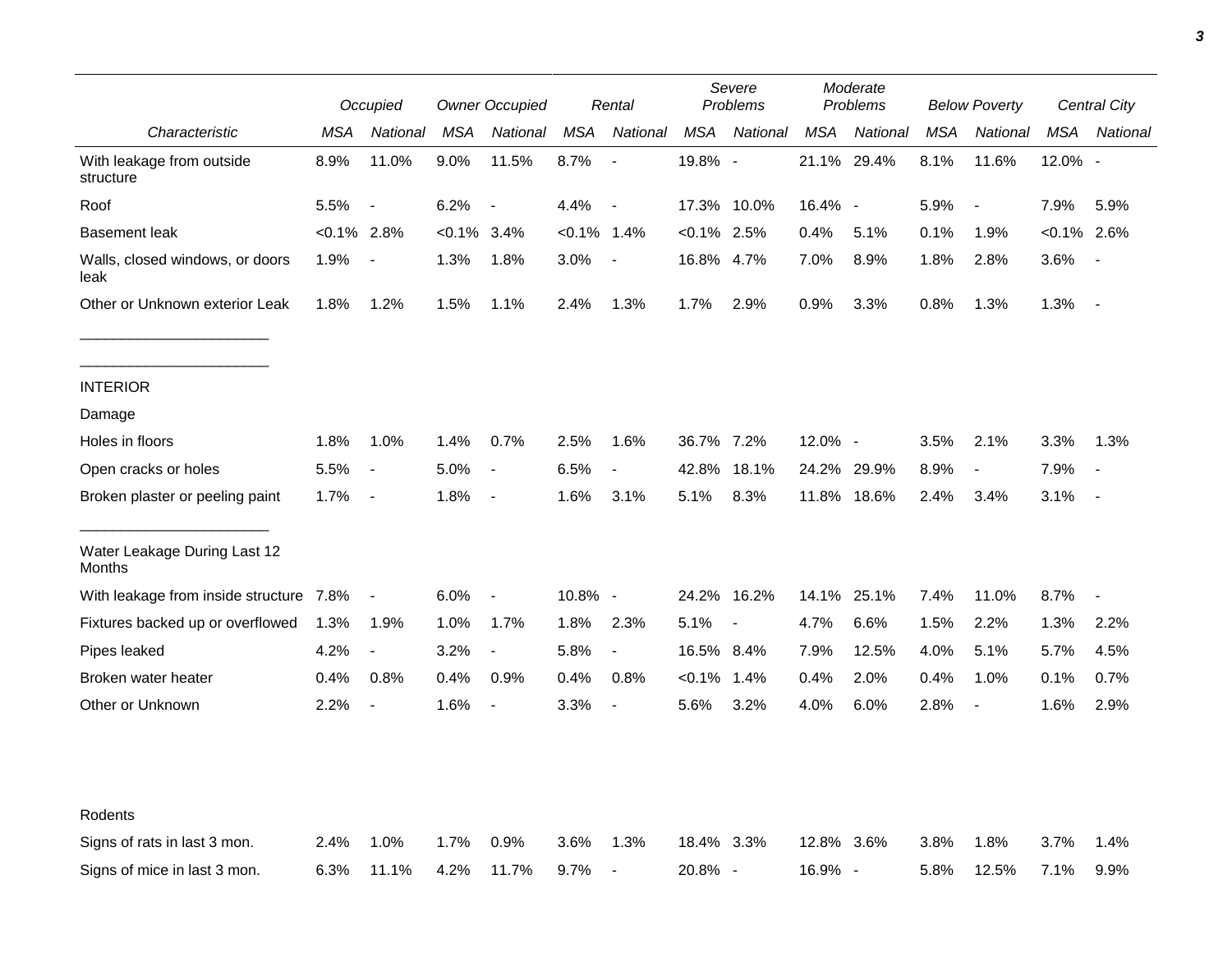|                                                           | Occupied    |                          | <b>Owner Occupied</b><br>Rental |                          |            |                |             | Severe<br>Problems       |                |                 | Moderate<br>Problems<br><b>Below Poverty</b> |                          |             | Central City             |  |
|-----------------------------------------------------------|-------------|--------------------------|---------------------------------|--------------------------|------------|----------------|-------------|--------------------------|----------------|-----------------|----------------------------------------------|--------------------------|-------------|--------------------------|--|
| Characteristic                                            | <b>MSA</b>  | National                 | <b>MSA</b>                      | National                 | <b>MSA</b> | National       | <b>MSA</b>  | National                 | <b>MSA</b>     | <b>National</b> | <b>MSA</b>                                   | National                 | <b>MSA</b>  | National                 |  |
| Signs of rodents, not sure which<br>kind in last 3 mon.   | 1.9%        | 0.6%                     | 1.6%                            | 0.5%                     | 2.3%       | 0.8%           | $< 0.1\%$   | 1.5%                     | 1.4%           |                 | 4.6%                                         | 1.0%                     | 2.4%        | 0.7%                     |  |
| Electrical                                                |             |                          |                                 |                          |            |                |             |                          |                |                 |                                              |                          |             |                          |  |
| No electrical wiring                                      | $< 0.1\%$ - |                          | $< 0.1\%$ -                     |                          | 0.1%       |                | 2.5%        | 3.2%                     | $< 0.1\%$ 0.1% |                 | 0.1%                                         | $\overline{\phantom{a}}$ | $< 0.1\%$   | 0.1%                     |  |
| <b>Exposed wiring</b>                                     | 2.0%        | 1.6%                     | 1.6%                            | $\overline{\phantom{a}}$ | 2.8%       | 2.1%           | 22.6%       | 6.2%                     | 3.4%           |                 | 4.6%                                         | 2.5%                     | 2.1%        | 1.6%                     |  |
| Rooms without electric outlets                            | 1.5%        | 0.8%                     | 0.9%                            | 0.6%                     | 2.4%       | 1.2%           | 5.6%        | $\overline{\phantom{a}}$ | 0.9%           | 2.2%            | 0.6%                                         | 1.4%                     | 2.1%        | 1.0%                     |  |
| Fuses/breakers blown in last 3<br>mon.                    | 9.2%        | $\blacksquare$           | 9.8%                            | $\overline{\phantom{a}}$ | 8.2%       |                | 25.2%       | 14.7%                    | 12.7% -        |                 | 5.6%                                         | 9.1%                     | 8.9%        | $\blacksquare$           |  |
| Sanitation                                                |             |                          |                                 |                          |            |                |             |                          |                |                 |                                              |                          |             |                          |  |
| Lacking complete kitchen facilities                       | 1.5%        | $\overline{\phantom{a}}$ | 0.4%                            | $\sim$                   | 3.3%       | 4.0%           | 24.0% 8.4%  |                          | 28.5%          | 44.4%           | 5.6%                                         | 3.3%                     | 0.9%        | 2.8%                     |  |
| Lacking some or all plumbing<br>facilities                | 1.4%        | $\overline{\phantom{a}}$ | 1.0%                            | $\sim$                   | 2.1%       | $\blacksquare$ | 76.4% -     |                          | $< 0.1\%$ 0.0% |                 | 4.7%                                         | 2.1%                     | 1.3%        | 1.8%                     |  |
| Water not safe to drink                                   | 13.6%       | 8.3%                     | 13.8%                           | 6.2%                     | 13.4% -    |                | 24.4% 14.7% |                          | 11.3%          | 14.9%           | 24.1%                                        | 13.1%                    | 17.2%       | 10.1%                    |  |
| Water stoppage in last 3 mon.                             | 2.4%        | 4.0%                     | 1.9%                            | 3.5%                     | 3.2%       | 5.1%           | 16.8%       | 8.3%                     | 3.2%           | 9.4%            | 1.7%                                         | 4.8%                     | 4.0%        | $\overline{\phantom{a}}$ |  |
| No flush toilets working some time 2.5%<br>in last 3 mon. |             | 1.9%                     | 1.5%                            | 1.1%                     | 4.1%       |                | 3.8%        | 5.7%                     | 8.8%           |                 | 2.6%                                         | 3.4%                     | 1.7%        | 2.5%                     |  |
| With sewage disposal breakdowns 1.1%<br>in last 3 mon.    |             | $\blacksquare$           | 1.1%                            | $\sim$                   | 1.3%       | 1.7%           | 4.4%        | $\blacksquare$           | 3.8%           | 5.0%            | 2.5%                                         | 2.0%                     | 1.5%        | $\sim$                   |  |
| Septic tank, cesspool, chemical<br>toilet                 | 4.7%        | 19.6%                    | 6.4%                            | 25.7%                    | 2.0%       | 7.5%           | 7.1%        | 15.6%                    | 8.6%           | 16.1%           | 4.5%                                         | 14.7%                    | 0.1%        | 1.3%                     |  |
| With septic tank or cesspool<br>breakdowns in last 3 mon. | $< 0.1\%$ - |                          | $< 0.1\%$ 0.3%                  |                          | 0.1%       |                | $< 0.1\%$   | 0.8%                     | $< 0.1\%$ 0.8% |                 | $< 0.1\%$ 0.4%                               |                          | $< 0.1\%$ - |                          |  |

## HEATING/FUEL

Main Heating Equipment

| Warm-air furnace          | 82.5% 64.1% 87.3% 67.9% 74.5% 56.7% 39.9% - |  |                                                                     |  | 30.1% 39.1% 73.8% 57.3% 74.6% |  |  |
|---------------------------|---------------------------------------------|--|---------------------------------------------------------------------|--|-------------------------------|--|--|
| Steam or hot water system | $0.3\%$ 11.0% < 0.1% 9.7%                   |  | $0.9\%$ 13.5% < $0.1\%$ 18.6% < $0.1\%$ 14.0% 2.1% 10.9% 0.9% 15.6% |  |                               |  |  |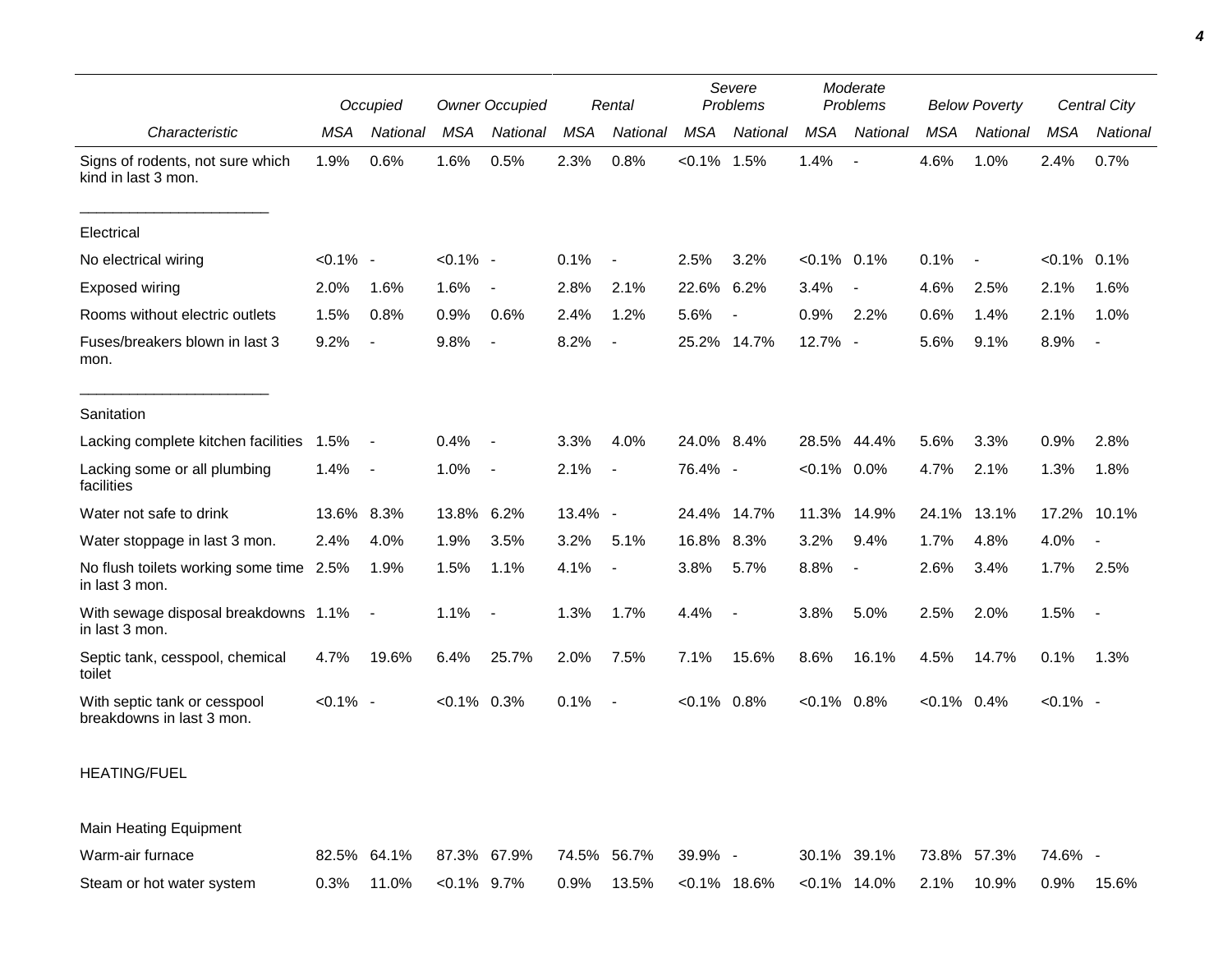|                                                         |                | Occupied       |                | <b>Owner Occupied</b>    |                | Rental                   |                | Severe<br>Problems  |                | Moderate<br>Problems     |                | <b>Below Poverty</b>     |                | Central City             |
|---------------------------------------------------------|----------------|----------------|----------------|--------------------------|----------------|--------------------------|----------------|---------------------|----------------|--------------------------|----------------|--------------------------|----------------|--------------------------|
| Characteristic                                          | <b>MSA</b>     | National       | <b>MSA</b>     | National                 | <b>MSA</b>     | National                 | <b>MSA</b>     | National            | <b>MSA</b>     | National                 | <b>MSA</b>     | National                 | <b>MSA</b>     | National                 |
| Electric heat pump                                      | 4.3%           | 11.8%          | 4.9%           | 12.9%                    | 3.4%           | 9.6%                     | $< 0.1\%$ 7.1% |                     | 3.1%           | 4.8%                     | 3.3%           | 9.7%                     | 4.3%           | 8.5%                     |
| Built-in electric units                                 | 1.6%           | 4.2%           | 0.4%           | 2.6%                     | 3.6%           | 7.4%                     | 1.7%           | 5.2%                | 1.3%           | 5.6%                     | 3.5%           | 5.9%                     | 0.9%           | 3.9%                     |
| Floor, wall, or other built-in hot air<br>without ducts | 3.9%           | $\blacksquare$ | 2.5%           | $\sim$                   | 6.4%           | $\overline{\phantom{a}}$ | 1.8%           | 7.0%                | 3.7%           | 5.6%                     | 4.7%           | 6.7%                     | 6.0%           | $\overline{\phantom{a}}$ |
| Room heaters with flue                                  | 0.5%           | 0.8%           | 0.4%           | 0.7%                     | 0.7%           | 1.0%                     | 0.8%           | $\blacksquare$      | 1.7%           | 1.1%                     | 1.3%           | $\overline{\phantom{a}}$ | 1.2%           | 0.6%                     |
| Room heaters without flue                               | 2.1%           | 1.0%           | 1.3%           | 0.8%                     | 3.4%           | 1.2%                     | 14.6% 2.5%     |                     | 49.8%          | 25.2%                    | 0.8%           | 2.2%                     | 4.9%           | 0.7%                     |
| Portable electric heaters                               | 3.3%           | 1.2%           | 2.7%           | 0.9%                     | 4.3%           | 1.8%                     | 38.4% 3.9%     |                     | 9.9%           | 2.0%                     | 9.3%           | 3.0%                     | 4.6%           | 1.4%                     |
| <b>Stoves</b>                                           | 0.1%           | 0.9%           | 0.1%           | 1.2%                     | $< 0.1\%$ 0.5% |                          | $< 0.1\%$ 4.0% |                     | $< 0.1\%$      | 1.0%                     | $< 0.1\%$      | 1.2%                     | $< 0.1\%$ 0.1% |                          |
| Fireplace with inserts                                  | 0.1%           | $\blacksquare$ | 0.1%           | $\blacksquare$           | $< 0.1\%$      | $< 0.1\%$                | $< 0.1\%$ 0.1% |                     | $< 0.1\%$      | 0.1%                     | $< 0.1\%$ 0.1% |                          | $< 0.1\%$      | $< 0.1\%$                |
| Fireplace without inserts                               | 0.1%           | $\blacksquare$ | 0.1%           | $\overline{\phantom{a}}$ |                | $< 0.1\%$ $< 0.1\%$      | $< 0.1\%$ 0.2% |                     | $< 0.1\%$ 0.1% |                          | 0.2%           | $\overline{\phantom{a}}$ | $< 0.1\%$      | $< 0.1\%$                |
| Other                                                   | 1.0%           | 0.3%           | 0.2%           | $\overline{\phantom{a}}$ | 2.3%           | 0.4%                     | 2.7%           | 1.1%                | 0.4%           | $\overline{\phantom{a}}$ | 0.8%           | $\overline{\phantom{a}}$ | 2.4%           | 0.3%                     |
| No heating equipment                                    | 0.1%           | 0.4%           | 0.1%           | $\overline{\phantom{a}}$ | 0.1%           | 0.7%                     | $< 0.1\%$ 1.1% |                     | $< 0.1\%$      | 0.7%                     | $< 0.1\%$ 0.6% |                          | 0.1%           | 0.7%                     |
| Cooking stove                                           | 0.1%           | $\blacksquare$ |                | $< 0.1\%$ < 0.1%         | 0.3%           | $\blacksquare$           | $< 0.1\%$ 0.2% |                     | $<0.1\%$ 0.3%  |                          | 0.2%           | $\overline{\phantom{a}}$ | 0.2%           | $\overline{\phantom{a}}$ |
| <b>Water Heating Fuel</b>                               |                |                |                |                          |                |                          |                |                     |                |                          |                |                          |                |                          |
| Electricity                                             | 46.7% -        |                | 37.0% -        |                          |                | 63.2% 45.7%              | 36.3% -        |                     | 38.8% -        |                          | 55.8% -        |                          |                | 42.5% 31.9%              |
| Gas, LP/bottled gas                                     | 53.2% -        |                | 62.9% -        |                          |                | 36.7% 49.7%              | 63.7% -        |                     | 60.7% -        |                          | 44.0% -        |                          | 57.5% -        |                          |
| Fuel oil                                                | $< 0.1\%$ 4.1% |                | $< 0.1\%$ 4.0% |                          | $< 0.1\%$ 4.3% |                          | $< 0.1\%$ 6.5% |                     | $< 0.1\%$ 5.1% |                          | $< 0.1\%$ 3.6% |                          | $<0.1\%$ 5.0%  |                          |
| Kerosene or other liquid fuel                           | $< 0.1\%$ -    |                | $< 0.1\%$ -    |                          | $< 0.1\%$ -    |                          |                | $< 0.1\%$ $< 0.1\%$ | $< 0.1\%$      | 0.1%                     | $< 0.1\%$ -    |                          | $< 0.1\%$ -    |                          |
| Other                                                   | 0.1%           | 0.4%           | 0.1%           | 0.4%                     | $< 0.1\%$ -    |                          | $< 0.1\%$      | 1.0%                | 0.6%           | $\overline{\phantom{a}}$ | 0.1%           | $\blacksquare$           | 0.1%           | $\overline{\phantom{a}}$ |
| Clothes Dryer(,000)                                     | 394            | 93,052         | 283            | 72,397                   | 112            | 20,655                   | 5              | 1,139               | 13             | 2,344                    | 54             | 9,825                    | 130            | 21,908                   |
| Have Clothes Dryer                                      | 85.7% -        |                | 97.7% -        |                          | 65.3% -        |                          | 53.7% -        |                     | 78.9%          | 56.8%                    | 72.4%          | $\overline{\phantom{a}}$ | 82.6%          | 66.1%                    |
| Electricity                                             | 60.2%          | 78.1%          | 55.2%          | 76.4%                    | 73.0% -        |                          | 43.5%          | 78.9%               | 51.8%          | 82.5%                    | 63.2%          | 82.1%                    | 53.4%          | 74.3%                    |
| Gas, LP gas (liquid propane)                            | 39.7%          | 21.8%          |                | 44.7% 23.5%              |                | 26.9% 15.8%              | 54.9%          | 21.0%               |                | 48.2% 17.5%              |                | 36.5% 17.8%              |                | 46.6% 25.6%              |
| Other                                                   | 0.1%           | $\blacksquare$ | 0.1%           | $\overline{\phantom{a}}$ | 0.1%           | $\blacksquare$           | 1.7%           | 0.1%                |                | $< 0.1\%$ $< 0.1\%$      | 0.3%           | $\overline{\phantom{a}}$ | 0.1%           | $\sim$                   |

Heating Problems

\_\_\_\_\_\_\_\_\_\_\_\_\_\_\_\_\_\_\_\_\_\_\_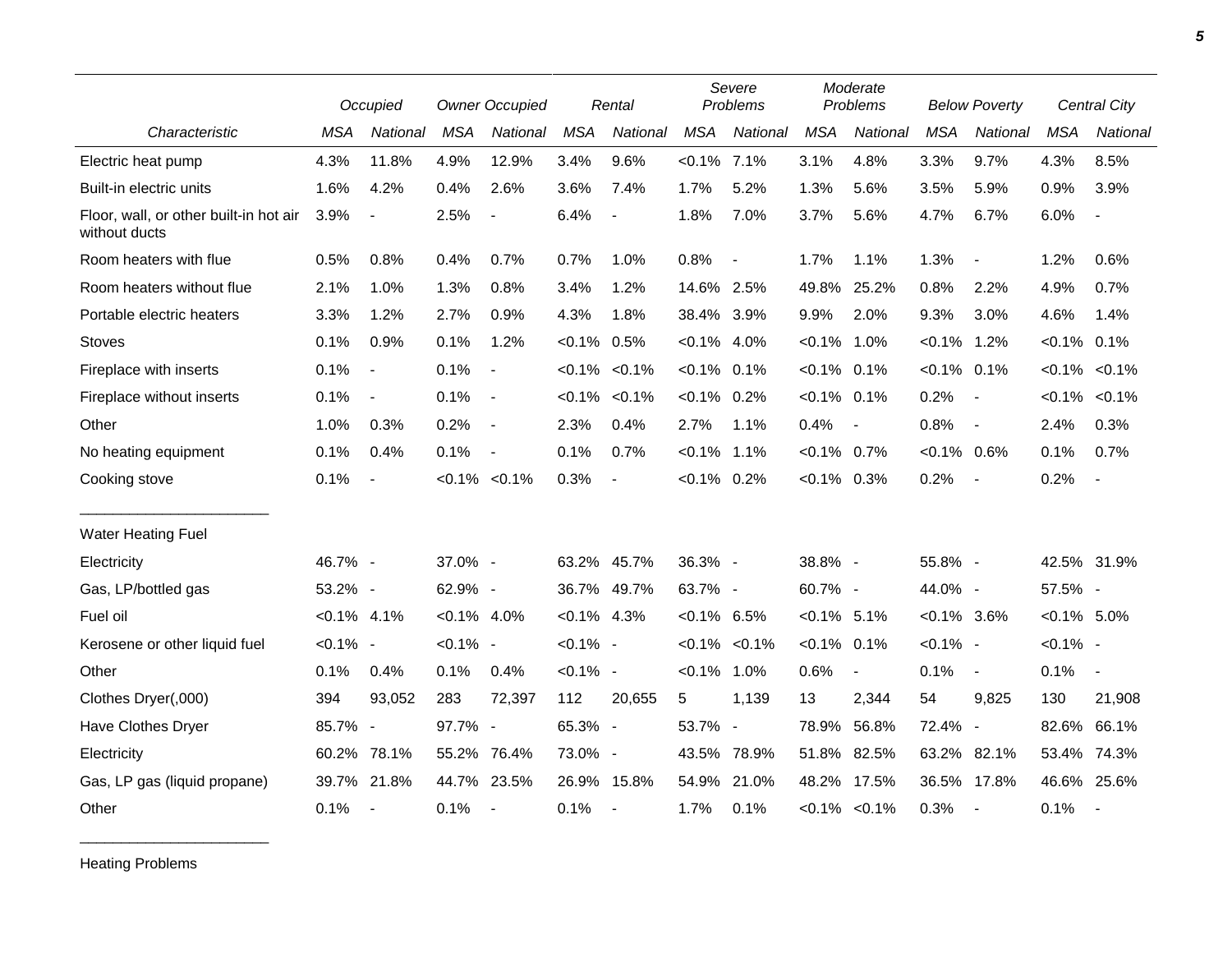|                                                             |                | Occupied                 |                | <b>Owner Occupied</b>    |                | Rental                   |                | Severe<br>Problems       |            | Moderate<br>Problems |            | <b>Below Poverty</b>     |                | Central City   |
|-------------------------------------------------------------|----------------|--------------------------|----------------|--------------------------|----------------|--------------------------|----------------|--------------------------|------------|----------------------|------------|--------------------------|----------------|----------------|
| Characteristic                                              | MSA            | National                 | <b>MSA</b>     | National                 | <b>MSA</b>     | National                 | <b>MSA</b>     | National                 | <b>MSA</b> | National             | <b>MSA</b> | National                 | <b>MSA</b>     | National       |
| Uncomfortably cold for 24 hours or 7.0%<br>more last winter |                | 9.1%                     | 5.3%           | 7.7%                     | 10.5% -        |                          |                | 65.5% 43.7%              |            | 15.9% 22.2%          | 12.3% -    |                          | 11.6% -        |                |
| Heating equipment breakdowns                                | 1.9%           | 2.3%                     | 0.9%           | 1.9%                     | 3.6%           | $\blacksquare$           |                | 24.7% 31.2%              | 1.6%       | 4.1%                 | 2.3%       | 3.8%                     | 2.6%           |                |
| Other causes                                                | 4.8%           | 5.9%                     | 4.2%           | 5.5%                     | 5.7%           | $\overline{\phantom{a}}$ |                | 37.4% 11.0%              | 13.0% -    |                      | 9.0%       | $\overline{\phantom{a}}$ | 8.6%           | 6.0%           |
| Utility interruption                                        | 0.2%           | 1.9%                     | 0.3%           | 2.3%                     | $< 0.1\%$      | 1.1%                     | $< 0.1\%$      | 1.5%                     | 0.6%       | 1.9%                 | $< 0.1\%$  | 1.6%                     | 0.2%           | 1.1%           |
| Inadequate heating capacity                                 | 1.4%           | $\blacksquare$           | 1.0%           | 0.7%                     | 2.0%           | $\overline{\phantom{a}}$ | 14.5% 3.9%     |                          | 6.4%       | $\blacksquare$       | 3.0%       | 2.2%                     | 2.9%           | 1.7%           |
| Inadequate insulation                                       | 1.9%           | 1.1%                     | 1.5%           | 0.7%                     | 2.6%           | 1.8%                     | 1.2%           | 3.1%                     | 5.3%       | $\blacksquare$       | 1.9%       | $\blacksquare$           | 4.5%           | 1.4%           |
| Cost of heating                                             | 0.1%           | 1.0%                     | 0.2%           | 1.0%                     | 0.1%           | 1.1%                     | $< 0.1\%$ 1.7% |                          | 0.4%       | 2.8%                 | 0.1%       | 1.3%                     | 0.2%           | 0.8%           |
| Other                                                       | 1.9%           | 1.3%                     | 2.2%           | 1.2%                     | 1.5%           | $\overline{\phantom{a}}$ | 21.8% 3.5%     |                          | 3.9%       | $\overline{a}$       | 4.8%       | 1.8%                     | 2.7%           | 1.6%           |
| SELECTED PHYSICAL<br><b>PROBLEMS</b>                        |                |                          |                |                          |                |                          |                |                          |            |                      |            |                          |                |                |
| Severe Physical Problems(,000)                              | 8              | 2,103                    | 3              | 907                      | 5              | 1,196                    | 8              | 2,103                    |            |                      | 4          | 522                      | 4              | 909            |
| Severe physical problems                                    | 1.8%           | $\overline{\phantom{a}}$ | 1.1%           | $\blacksquare$           | 3.1%           | $\blacksquare$           | 100%           | $\overline{\phantom{a}}$ |            |                      | 4.9%       | 3.3%                     | 2.3%           | $\sim$         |
| Plumbing                                                    | 1.4%           | $\overline{\phantom{a}}$ | 1.0%           | $\blacksquare$           | 2.1%           | $\blacksquare$           | 76.4% -        |                          |            |                      | 4.7%       | 2.1%                     | 1.3%           | 1.8%           |
| Heating                                                     | 0.4%           | $\overline{\phantom{a}}$ | 0.1%           | $\overline{\phantom{a}}$ | 1.0%           | $\overline{\phantom{a}}$ | 23.6%          | 28.6%                    |            |                      | 0.2%       | 1.1%                     | 1.0%           | $\blacksquare$ |
| Electric                                                    | $< 0.1\%$ -    |                          | $< 0.1\%$ -    |                          | $< 0.1\%$ -    |                          | 1.4%           | 3.1%                     |            |                      | $< 0.1\%$  | 0.1%                     | $< 0.1\%$ -    |                |
| Hallways                                                    | $< 0.1\%$ 0.0% |                          | $< 0.1\%$ 0.0% |                          | $< 0.1\%$ 0.0% |                          | $< 0.1\%$      | 0.0%                     |            |                      | $< 0.1\%$  | 0.0%                     | $< 0.1\%$ 0.0% |                |
| Upkeep                                                      | $< 0.1\%$ -    |                          | $< 0.1\%$ -    |                          | $< 0.1\%$ -    |                          | 0.8%           | 2.5%                     |            |                      | 0.1%       | $\blacksquare$           | $< 0.1\%$ -    |                |
| Moderate Physical Problems(,000)                            | 17             | 4,126                    | 7              | 1,568                    | 10             | 2,558                    | $\epsilon$     |                          | 17         | 4,126                | 4          | 1,170                    | 9              | 1,628          |
| Moderate physical problems                                  | 3.7%           | $\overline{\phantom{a}}$ | 2.4%           | $\overline{\phantom{a}}$ | 5.9%           | $\overline{\phantom{a}}$ |                |                          | 100%       | $\blacksquare$       | 5.9%       | 7.3%                     | 5.7%           | $\overline{a}$ |
| Plumbing                                                    | 0.2%           | $\overline{\phantom{a}}$ | 0.1%           | $\overline{\phantom{a}}$ | 0.3%           | $\blacksquare$           |                |                          | 4.8%       | $\overline{a}$       | 0.6%       | 0.4%                     | 0.1%           |                |
| Heating                                                     | 1.8%           | 0.9%                     | 1.3%           | 0.8%                     | 2.7%           | 1.1%                     |                |                          |            | 49.8% 25.2%          | 0.8%       | 2.1%                     | 4.1%           | 0.7%           |
| Upkeep                                                      | 1.0%           | 1.6%                     | 0.4%           | $\overline{\phantom{a}}$ | 2.2%           | 3.7%                     |                |                          | 28.5%      | 44.4%                | 3.2%       | $\overline{\phantom{a}}$ | 0.8%           | 2.6%           |
| Hallways                                                    | $< 0.1\%$      | 0.0%                     | $< 0.1\%$      | 0.0%                     | $< 0.1\%$      | 0.0%                     |                |                          | $< 0.1\%$  | 0.0%                 | $< 0.1\%$  | 0.0%                     | $< 0.1\%$      | 0.0%           |
| Kitchen                                                     | 0.7%           | 1.0%                     | 0.6%           | $\overline{\phantom{a}}$ | 1.0%           | 1.7%                     |                |                          |            | 20.3% 28.2%          | 1.6%       | 2.3%                     | 0.7%           | 1.6%           |

\_\_\_\_\_\_\_\_\_\_\_\_\_\_\_\_\_\_\_\_\_\_\_